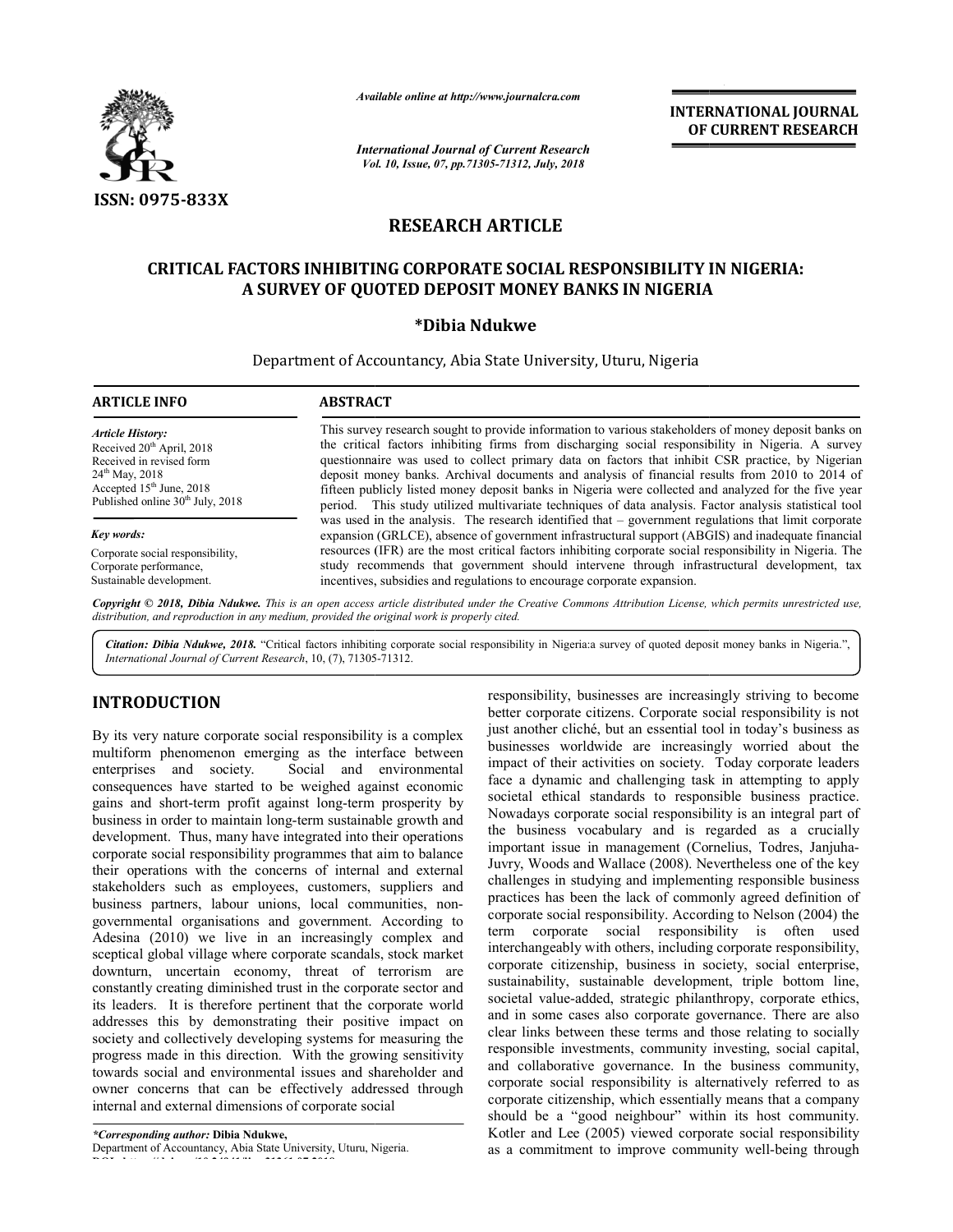resources. A key element in this definition is the word discretionary, which refers to a voluntary commitment a business makes in choosing and implementing socially and environmentally responsible practices and making contributions. The term community well-being, according to Kotler and Lee (2005) includes human conditions as well as environmental issues. They also used the term corporate social initiatives to describe efforts under the corporate social responsibility umbrella as shown by this definition: "Corporate social initiatives are major activities undertaken by a corporation to support social causes and to fulfil commitments to corporate social responsibility" (Kotler and Lee, 2005). Causes that can be supported through these initiatives are those that contribute to: (a) community health, safety, education, and employment; (b) the environment; (c) community and economic development and other basic human needs. The US Agency for International Development (2002) defined corporate social responsibility as transparent business practices that are based on ethical values, compliance with legal requirements, and respect for people, communities, and the environment. Thus, beyond making profits, companies are responsible for the totality of their impact on people and the planet. The International Labour Organization (2007) described corporate social responsibility as a way in which enterprises give consideration to the impact of their operations on society and affirm their principles and values both in their own internal methods and processes and in their interaction with other actors. It further specified corporate social responsibility as a voluntary, enterprise-driven initiative, which refers to activities that are considered to exceed compliance with law. This study, adopts the structural perspective of corporate social responsibility as propounded by Marcel, (2003) and Wilenius, (2005) in order to evaluate the firm's performance concerning social issues**.** According to the structural viewpoint, corporate social responsibility covers three dimensions of corporate action: economic performance, social accountability and environmental management. The researcher chooses this approach because according to the approach, corporate social responsibility can be understood in terms of different stakeholders and the issues that they are concerned with. These issues relate to the overlapping levels of social, environmental and economic impact.

#### **Review of related literature**

The literature review was extensively discussed under the following headings: conceptual framework, theoretical framework and empirical framework.

#### **Conceptual framework**

Sustainable development and corporate social responsibility are concepts that play an increasingly important role for governments, business and society within the twenty-first century. Demirag (2005) posits that the link between these two concepts is important because governments are responsible for achieving the goals of sustainable development by signing international agreements; though it is not possible to achieve these goals without the contribution and effort of industry. Demirag (2005) further stated that involving industry in the work towards sustainable development was one of the driving forces behind the rise of the corporate social responsibility concept and pointed out that there are two nuances worth noting about the relationship between sustainable development and corporate social responsibility.

First, sustainable development has been understood to be dependent on a strong involvement of governments while on the contrary, corporate social responsibility is often defined as business contribution 'beyond legal requirements' and at the same time described as a 'business contribution to sustainable development'. Second, corporate social responsibility is sometimes defined as the social dimension of sustainable development while at the same time sustainable development can be understood as solely environmental. Although there are many definitions of sustainable development it is necessary to point out that however expressed, development will not be sustainable if economic, social and environmental goals are not progressed simultaneously. Bent, Howes, and Richard, (2003) posit that a conscious effort has to be made to identify and avoid the damaging trade-offs where, for example, a decision that is good economically is not beneficial environmentally or socially. This means that the full cost is not paid over the counter, but elsewhere, by a damaged environment, or by the exploitation of people either now or in the future. The 'at the same time' (AST) test is important in helping to decide whether a decision contributes positively to sustainable development. If the decision was taken by considering the economic, social and environmental consequences (now and in the future) at the same time, then it may well contribute to sustainable development. The sustainability of organisations is therefore concerned with balancing economic goals with environmental and social development and ensuring that each is taken account of in building a viable and healthy organisation in the long term.

Nowadays corporate social responsibility is an integral part of the business vocabulary and is regarded as a crucially important issue in management (Cornelius *et al.,* 2008). Löhman and Steinholtz (2004) view corporate social responsibility concept as a combination of three separate agendas, namely sustainability, corporate accountability and corporate governance. Sustainability derives from the United Nations meeting in Rio de Janeiro in 1992 and Agenda 21. The definition focuses on how we address and balance the social, economic and environmental areas in the world so that our long term survival is not threatened. Corporate accountability focuses on the credibility of the organisation and is used in situations where discussions are held about the ability of the organisation to manage. Corporate governance is used in the discussion about how an organisation is being run. It deals with transparency, and in the long run, trustworthiness. Demirag (2005) defined 'corporate social responsibility' as corporate attitudes and responsibilities to society for social, ethical and environmental issues, including sustainability developments. Johnson (1971) in his definition of corporate social responsibility, conceives a socially responsible firm as being one that balances a multiplicity of interests, such that while striving for larger profits for its stockholders, it also takes into account, employees, suppliers, dealers, local communities and the nation. This definition draws from stakeholder theory as developed by Freeman (1984). According to Freeman (1984), the firm can be described as a series of connections of stakeholders that the managers of the firm attempt to manage. Stakeholder, according to Bruno and Nichols (1990) is a term which denotes any identifiable group or individual who can affect or be affected by organizational performance in terms of its products, policies, and work processes. Davis (1975) argues that modern business is intimately integrated with the rest of society. It is not some self-enclosed world, like a small study group. Rather, business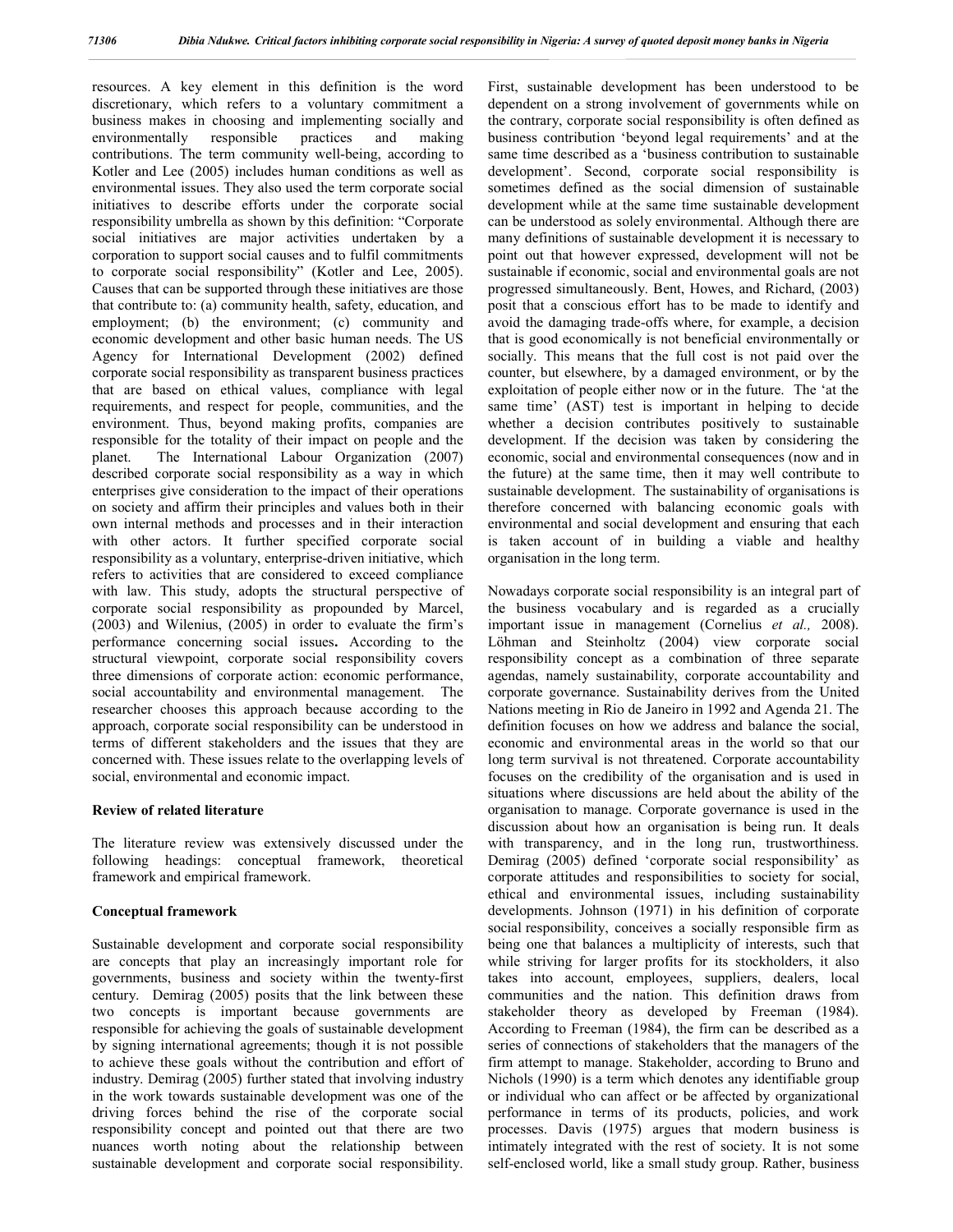activities have profound ramifications throughout society, and their influence on peoples' lives is hard to escape. Therefore, corporations have responsibilities that go beyond making money because of their great social and economic power. Recent theories of corporate social responsibility assert that firms engage in "profit-maximizing" corporate social responsibility. That is, companies are assumed to be socially responsible because they anticipate a benefit from these actions. Examples of such benefits might include reputation enhancement, the ability to charge a premium price for its output, or the use of corporate social responsibility to recruit and retain high quality workers. These benefits are presumed to offset the higher costs associated with corporate social responsibility, since resources must be allocated to allow the company to achieve adequate corporate social responsibility status, i.e. adequate level of corporate social responsibility (Baron, 2001).

#### **Environmental aspect of corporate social responsibility**

The environmental aspect of corporate social responsibility can be defined as "duty to cover the environmental implications of the company's operations, products and facilities; duty to eliminate waste and emissions; duty to maximize the efficiency and productivity of used resources; and duty to minimize practices that might adversely affect the enjoyment of the country's resources by future generations" (Mazurkiewicz, 2004).Today in the global economy, where the Internet, the news media and the information revolution shine light on business practices around the World, companies are more frequently judged on the basis of their environmental stewardship. Increasingly business partners, governments and consumers want to know what is inside a company. This transparency of business practices means that for many companies, environmental aspects of corporate social responsibility are no longer a luxury but a requirement. Many governments and businesses are now realizing that environmental protection and economic growth are not always in conflict. An earlier emphasis on strict governmental regulations has ceded ground to corporate self-regulation and voluntary initiatives. Governments have assumed principal responsibility for assuring environmental management, and have focused on creating and preserving a safe environment. They have directed the private sector to adopt environmentally sound behaviour through regulations, sanctions and occasionally, incentives. When environmental problems have arisen, the public sector has generally borne the responsibility for mitigation of environmental damage. In this approach, some have contended that unrestricted private sector behaviour has been considered as presenting the environmental problem. However, the roles of sectors have been changing, with the private sector becoming an active partner in environmental protection.

#### **Role of government in corporate social responsibility**

Since the earlier twentieth century, European as well as other countries has developed legislations to control the relationship between employees and the employer, health and safety at work, issues of environmental interest, discrimination and equal opportunities at the workplace. In Europe, state owned companies were created to pursue commercial and social objectives, whereas private sector companies were allowed to pursue their commercial objectives almost exclusively. A question of interest therefore is, whether government should

assist business to exceed its legal obligations and hence commit itself to socially responsible behaviour. Bichta (2003) suggested that government might play a role to encourage and promote the social responsibility of business. He identified four principal public sector roles in relation to corporate social responsibility that are mandating, facilitating, partnering and endorsing roles. The four principal public sector roles in strengthening corporate social responsibility are discussed below.

- **Mandating role:** In their mandating role, governments at different levels define minimum standards for business performance embedded within the legal framework.
- **Facilitating role:** Setting clear overall policy frameworks and positions to guide business investment in corporate social responsibility, laws and regulations that facilitate and provide incentives for business investment in corporate social responsibility by mandating transparency or disclosure on various issues, tax incentives, investment in awareness raising and research, and facilitating processes of stakeholder dialogue.
- Partnering role: Combining public resources with those of business and other actors to leverage complementary skills and resources to tackle issues within the corporate social responsibility agenda, whether as participants, convenors, or catalysts.
- **Endorsing role:** Showing public political support for particular kinds of corporate social responsibility practice in the marketplace or for individual companies; endorsing specific award schemes or non-governmental metrics, indicators, guidelines, and standards; and leading by example, such as through public procurement practices (Ward, 2004).

#### **Theoretical framework**

The concept of corporate social responsibility means that organizations have moral, ethical, and philanthropic responsibilities in addition to their responsibilities to earn a fair return for investors and comply with the law. However, corporate executives have struggled with the issue of the firm's responsibility to its society. It has been argued by Friedman (1970) that the corporation's sole responsibility is to provide maximum financial return to share holders while others are of the belief that business owes responsibility to a wide range of groups in the society. This has led to a number of theories attempting to explain corporate social responsibility namely; shareholders' theory, stakeholders' theory and social contracts theory. This study used the blending of stakeholder and legitimacy theories to explain the motivation for corporate social responsibility.

#### *Stakeholder theory*

The stakeholder theory of modern corporations was propounded by Edward Freeman in 1984. Stakeholder theory states that the purpose of a business is to create as much value as possible for stakeholders which includes, but not limited, to shareholders (Freeman, 1984). In other words**,** corporations have a social responsibility beyond making a profit. The theory opposes the then popular ideology that a company's aim is to accumulate profits so it can be redistributed amongst shareholders. According to Friedman (1970), in a free society,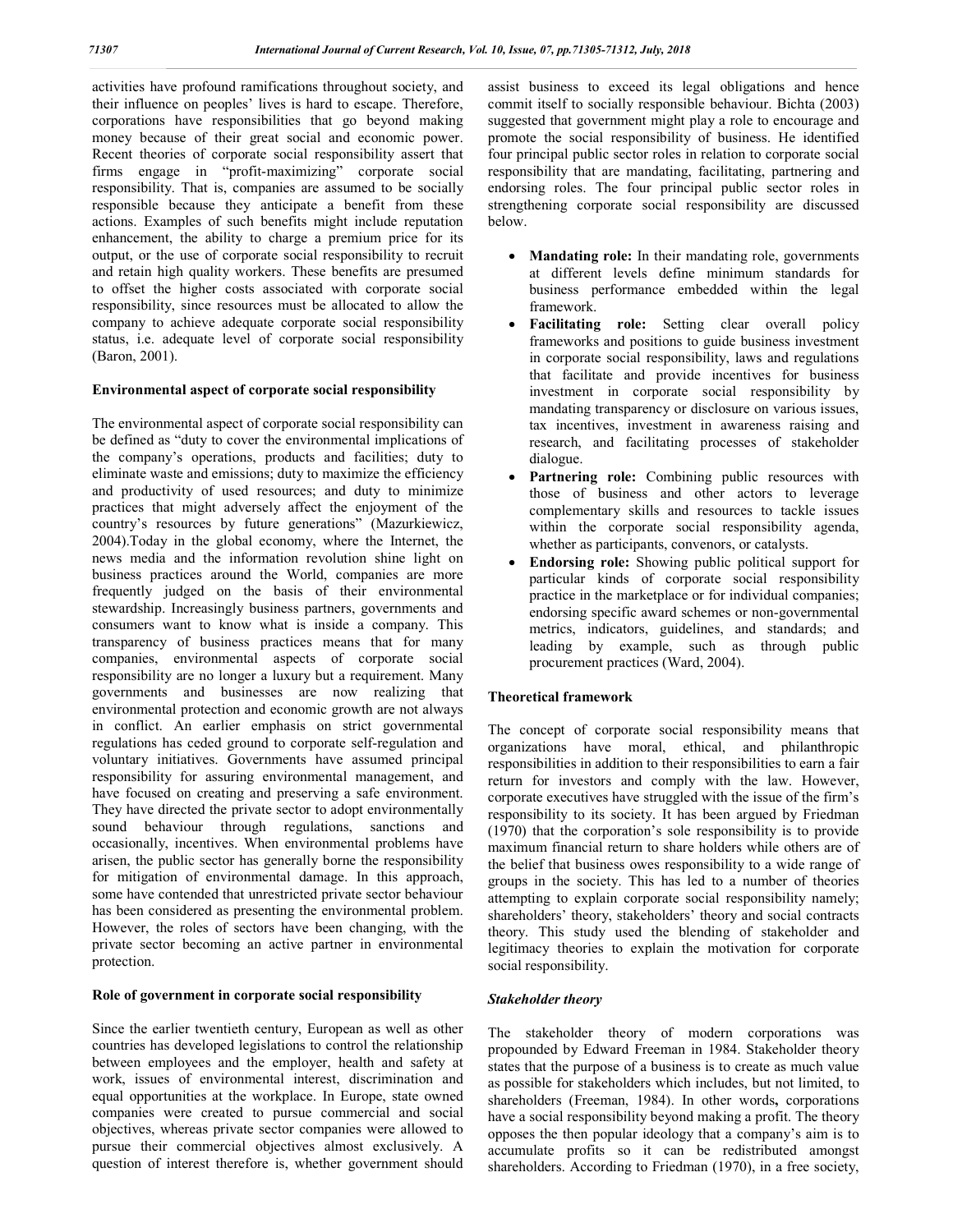there is one and only one social responsibility of business, to use its resources and engage in activities designed to increase its profits so long as it stays within the rules of the game*.* He argued that managerial attention to interests other than those of investors is a breach of trust that inevitably reduces the welfare of shareowners. Stakeholder theory, on the other hand, is based on the notion that companies have several stakeholders defined as groups and individuals who benefit from or are harmed by, and whose rights are violated or respected by corporate actions. According to Wahba (2008), stakeholder theory assumes that organizational sustainability initiatives must result in higher financial performance.

#### *Legitimacy theory*

In literature, legitimacy theory is credited to Mark C. Suchman who developed a broad-based definition of legitimacy in 1995 as "a generalized perception or assumption that the actions of an entity are desirable, proper, or appropriate within some socially constructed system of norms, values, beliefs and definitions" (Suchman, 1995). Legitimacy theory posits that businesses are bound by the social contract in which the firms agree to perform various socially desired actions in return for approval of its objectives and other rewards, and this ultimately guarantees its continued existence. The concept is used to represent a multitude of implicit and explicit expectations that society has about how the organization should conduct its operations. It assumes that society allows the organization to continue operations to the extent that it generally meets their expectations. According to Lindblom (1994), legitimacy is a status that comes from the harmony between a corporation's value system and that of society. The absence of such harmony, he argues, may cause the firm to disappear. From such a perspective, corporate social responsibility is seen as one of the strategies used by companies to seek acceptance and approval of their activities from society. It is seen as an important tool in corporate legitimating strategies, as it may be used to establish or maintain the legitimacy of the company by influencing public opinion, patronage and ultimately, the bottom line.

#### **Empirical review**

Amaeshi, Adi, Ogbechie and Amao (2006) conducted a study on Corporate Social Responsibility in Nigeria: Western Mimicry or Indigenous Practice. The objective of the study was to explore the current meaning and practice of CSR in Nigeria with emphasis on the waves, issues, and modes of CSR amongst indigenous firms. The study was largely exploratory and does not present or adopt any normative stance (or best practice approach) towards the practice and meaning of CSR. The study explored the context in which firms operate in Nigeria – i.e. the corporate governance framework and socio economic conditions influencing indigenous firms and its implications for corporate governance. Data were collected using structured interviews through face-to-face, telephone and emails. The result/analysis of the study showed that the understanding and practice of corporate social responsibility in Nigeria is still largely philanthropic and altruistic. It also concluded that most people think that corporate social responsibility is just one of the many ways companies can plough back a portion of their profit to their immediate environment. Dinga, (2008) carried out a survey on Corporate Social Responsibility – A new factor of corporate competitiveness. The objective of the survey was to identify a

level of awareness about CSR tools and ability to utilize them by companies located in the Czech Republic and to compare results according to size and seat of the company. There was no hypothesis used in the survey. A total of 225 companies of all sizes from 14 regions of the Czech Republic were surveyed on CSR. Surveyed sample consisted of 65% micro and small companies, 23% medium-sized companies and 12% large companies. The results of the survey showed that 47% of involved companies knew CSR concepts. Significant majority of companies (almost 90%) embraced at least one CSR activity aimed at own employees. On the other hand, in at least one activity related to external dimension of CSR was involved 93% of reviewed companies. The principal forces that motivated companies in implementing CSR concept were ethical and moral reasons, improvement of employees' satisfaction, improvement of business relations and tradition. The main obstacles that hampered companies in socially and environmentally responsible behaviour were excessive bureaucracy, lack of time and too high costs. Bitchta (2003) conducted a research on "corporate social responsibility – a role in government policy and regulations". The objective of the research was to explore the role of corporate social responsibility (CSR) in government policy. The report used the experience of current corporate social responsibility practices in the UK regulated industries to examine the relevance of CSR in government policy and in the UK regulated industries in particular. Seventeen companies were selected for the research sample, representing the water and sewerage, the electricity, the telephone, the rail and postal services network operators. Investigation and analysis of company reports and published documents was the method used to shed light to the currents status of socially responsible behaviour in the UK regulated industries. From the findings, the author concluded that whilst companies are moving towards engaging stakeholders in strategy development, attitudes and behaviour of the UK regulated companies are mostly in compliance with the law and cannot be described as 'corporate socially responsible behaviour'. Overall, it is believed that current practices amongst the research sample correspond to 'best practice' Government pressure to deliver outputs and the risk of pressure from corporate stakeholders underpins the current behaviour of the UK regulated companies. The business case drives 'best practice' and not corporate social responsibility decisions in the UK regulated companies. The author also finds that companies will be more prone to move towards best practice, if there is suffice collective evidence to support increased value return resulting from social and environmental policies. Overall, the 'enabling' role of government can be seen as being twofold:

- To create the environment for business to adopt best practice;
- Help business realise the benefits of seeking legitimacy from the corporate stakeholders as well as the company's shareholders.

However, in all the research studies and survey conducted so far on corporate social responsibility, none of the research studies and survey has been able to identify the critical factors inhibiting firms from discharging social responsibility. This study most significantly intends to identify the critical factors inhibiting firms from discharging social responsibility.

**Development of Research Hypothesis:** Given the mixed results in the above empirical review, we develop the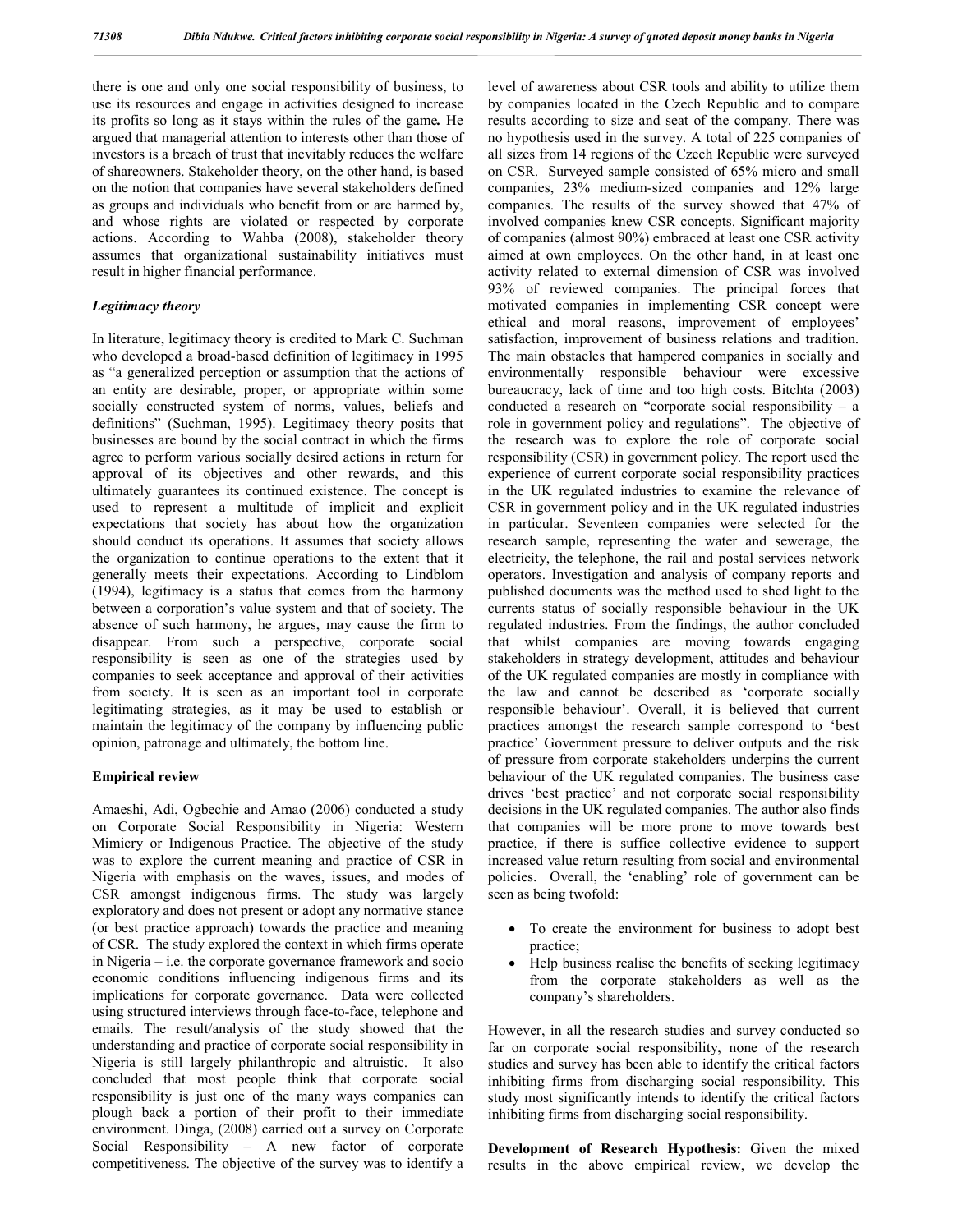following hypothesis stated in their null forms to guide our study.

**Ho1:** *There are no critical factors inhibiting firms from discharging social responsibility as all inhibiting factors are equally significant.*

#### **MATERIALS AND METHODS**

The researcher employed the survey research design for this study. The reason for adopting the survey method was to enable the researcher gather the desired information on the subject matter. To implement the survey research methodology in this study, a survey questionnaire was applied on the selected target groups. The study utilized two types of data primary and secondary. The use of the two types of data was necessitated by the need to capture the historical trends as embodied in published annual reports of the companies used in this study and also the personal views of corporate officials. The study covers the period 2010 to 2014 (five years) and only quoted banks in the financial sector were chosen because of their potentials to maintain reliable and accessible database as part of the requirements for continuous listing in the Exchange. Also, the corporate annual reports and other stand alone disclosures are corporate communications used by these organizations to influence the perceptions of various stakeholders on the company's position on social and environmental issues.

#### *Population and study sample*

The population of the study includes all quoted Deposit Money Banks in Nigeria. From our sample population, foreign owned banks were eliminated. The reason for this filtration is to ensure easy accessibility to annual reports and accounts and to limit our study to local financial institutions. This criterion was adopted in order to obtain a sample that is homogeneous. The final sample consists of 15Deposit Money Banks from the financial sector of the Nigerian Economy.

#### *Data analysis techniques*

This study utilizes factor analysis method to determine the critical factors inhibiting corporate performance on social responsibility. Justification for the use of factor analysis is its suitability for the formulated hypothesis.

#### *Model specification*

Factor analysis is a statistical procedure used in identifying a small number of factors that can be used to represent relationships among sets of interrelated variables. The factors identified as inhibiting corporate social responsibility are represented as follows:

GRLCE (GE) = Government Regulations Limiting Corporate Expansion

ABGIS (AS) = Absence of Government Infrastructural Support IFR (IR) = Inadequate Financial Resources

CBASH (CH) = Community not Bordered About Social Help

 $GILPI (V) = Government Jurisdiction Limiting Provision of$ Infrastructure

LHRCS  $(V)$  = Lack of Human Resources/Capacity to attend to Social Responsibility

LTKIS (V) = Lack of Technical Knowhow for Implementation of Social Responsibility

UAC  $(V)$  = Uncooperative Attitude of the Community

These factors are used in the factor analysis model in order to identify the most critical inhibiting factors. The mathematical model for this is

 $X_{1,i} = h_1 + l_{1,i}GE_1 + l_{1,i}AS_i + l_{1,i}LS_i + l_{1,i}UC_i + \ldots + l_{15n}V_i + u_{1,i}$ .

.  $X_{15,i} = h_{15} + l_{15,1}GE_1 + l_{15,2}AS_i + l_{15,3}IR_i + l_{15,4}CH_i + \ldots + l_{15,n}V_i + u_{15,i}$ 

Where

.

 $X_{1,i}$  is the i<sup>th</sup> rater's score for the k<sup>th</sup> subject

 $h_k$  is the mean of the rater's scores for the  $k^{\text{th}}$  subject

 $GE_i$  is the i<sup>th</sup> raters perception on factors influencing social responsibility concerning Government regulations that limit corporate expansion.

 $AS_i$  is the i<sup>th</sup> raters perception on factors influencing social responsibility concerning absence of government responsibility concerning infrastructural support.

 $IR_i$  is the i<sup>th</sup> ratter's perception of factor on social responsibility concerning inadequate financial resources.

 $CH<sub>i</sub>$  is the i<sup>th</sup> ratter's perception on factors on social responsibility concerning community not bordered about social help

………………………… to Vi are other inhibiting variables to the last factor or variable under consideration.

 $l_{k,i}$  are factor loadings for the k<sup>th</sup> subject, for  $j = 1, 2, \ldots, 15$ 

 $u_{k,I}$  is the difference between the i<sup>th</sup> raters score in the k<sup>th</sup> subject and the average score in the  $k<sup>th</sup>$  subject of all raters whose levels of verbal and mathematical intelligence are the same as those of the i<sup>th</sup> raters.

#### **Analysis and discussion of results**

The data generated on factors inhibiting corporate performance on social responsibility namely government jurisdictional limitations on provision of infrastructure (GJLPI), absence of government infrastructural support (ABGIS), lack of human resources or capacity to attend to social responsibility (LHRCS), inadequate financial resources (IFR), community not bothered about social help (CBASH), lack of technical know-how for implementation of corporate social responsibility (LTKIS), uncooperative attitude of the community (UAC) and government regulations that limit corporate expansion (GRLCE) are presented in Table 1 below.

#### **Presentation of data**

**Analysis of data:** In this section the data generated using differential semantic scale and presented above were analyzed using factor analysis. In the light of this, the Hypothesis is restated and verified as follows:

- Ho<sub>1</sub>: There are no critical factors inhibiting firms from discharging social responsibility as all inhibiting factors are equally significant.
- Ha<sub>1</sub>: There are critical factors inhibiting firms from discharging social responsibility as all inhibiting factors are not equally significant.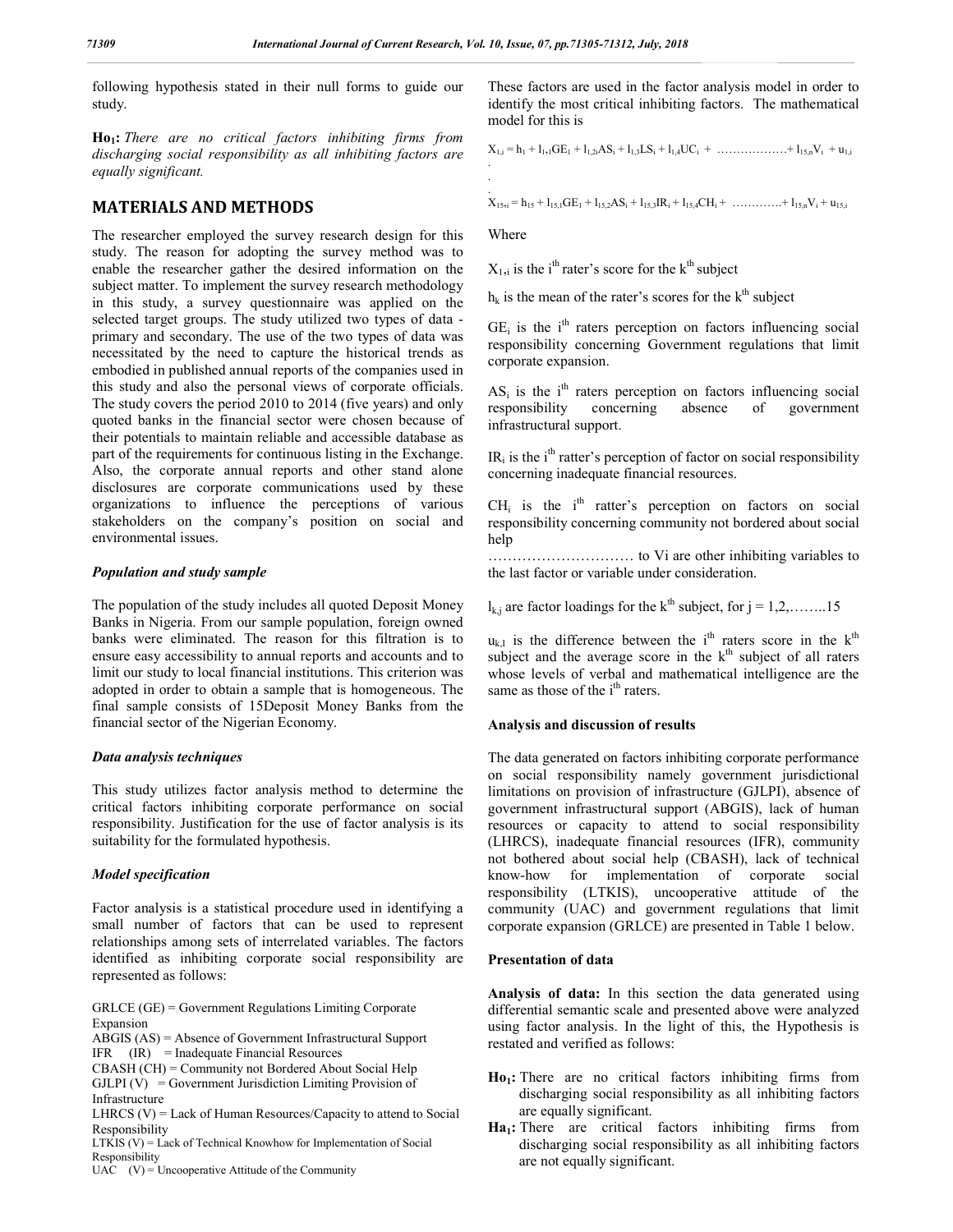|  |  |  |  |  | Table 1. Respondents Rating of Factors Inhibiting Corporate Performance on Social Responsibility |
|--|--|--|--|--|--------------------------------------------------------------------------------------------------|
|--|--|--|--|--|--------------------------------------------------------------------------------------------------|

| Bank              | <b>GJLPI</b> | <b>ABGIS</b> | <b>LHRCS</b> | <b>IFR</b> | <b>CBASH</b> | <b>LTKIS</b> | <b>UAC</b> | <b>GRLCE</b> |
|-------------------|--------------|--------------|--------------|------------|--------------|--------------|------------|--------------|
| <b>UBA</b>        | 1.60         | 1.40         | 1.60         | 3.00       | 1.60         | 3.00         | 3.00       | 1.50         |
| <b>FCMB</b>       | 1.40         | 1.60         | 1.30         | 2.87       | 1.20         | 3.00         | 3.00       | 1.70         |
| <b>FB</b>         | 1.70         | 1.30         | 1.40         | 2.00       | 1.50         | 2.50         | 2.10       | 1.40         |
| <b>SKYB</b>       | 1.60         | 1.20         | 1.70         | 1.78       | 1.30         | 2.72         | 2.00       | 1.30         |
| ZΒ                | 1.30         | 1.50         | 1.20         | 3.00       | 1.60         | 3.00         | 1.20       | 1.60         |
| <b>WB</b>         | 1.50         | 1.70         | 1.70         | 2.68       | 1.70         | 3.00         | 1.30       | 1.80         |
| ECO               | 1.40         | 1.40         | 1.30         | 3.00       | 1.60         | 3.00         | 2.00       | 1.50         |
| <b>STB</b>        | 1.20         | 1.30         | 1.30         | 1.78       | 1.40         | 2.70         | 1.80       | 1.40         |
| <b>UBN</b>        | 1.20         | 1.20         | 1.20         | 2.05       | 1.50         | 2.40         | 2.00       | 1.30         |
| <b>FBN</b>        | 1.60         | 1.50         | 1.70         | 3.00       | 1.30         | 1.70         | 1.30       | 1.60         |
| DB                | 1.50         | 1.60         | 1.50         | 2.70       | 1.30         | 1.80         | 1.50       | 1.70         |
| <b>ACCESS</b>     | 3.30         | 1.80         | 1.20         | 2.65       | 1.20         | 1.40         | 1.60       | 1.90         |
| <b>STERLING</b>   | 1.70         | 3.00         | 1.50         | 3.00       | 1.60         | 1.30         | 1.20       | 2.80         |
| <b>GTB</b>        | 1.30         | 1.30         | 1.30         | 3.00       | 1.50         | 1.50         | 1.40       | 1.40         |
| <b>UNITY BANK</b> | 1.60         | 1.20         | 1.60         | 2.30       | 1.40         | 1.20         | 1.80       | 1.30         |

Source: Compiled from Field Survey, 2014

**Table 2. Communalities**

|              | Initial | <b>Extraction</b> |
|--------------|---------|-------------------|
| <b>GJLPI</b> | 1.000   | .703              |
| <b>ABGIS</b> | 1.000   | .882              |
| <b>LHRCS</b> | 1.000   | .474              |
| <b>IFR</b>   | 1.000   | .551              |
| <b>CBASH</b> | 1.000   | .766              |
| <b>LTKIS</b> | 1.000   | .766              |
| <b>UAC</b>   | 1.000   | .612              |
| <b>GRLCE</b> | 1.000   | .900              |

Extraction Method: Principal Component Analysis.

**Table 3. Total Variance Explained**

|           | <b>Initial Eigen values</b> |               |              | <b>Extraction Sums of Squared Loadings</b> |               |                     | <b>Rotation Sums of Squared Loadings</b> |               |              |
|-----------|-----------------------------|---------------|--------------|--------------------------------------------|---------------|---------------------|------------------------------------------|---------------|--------------|
| Component | Total                       | % of Variance | Cumulative % | Total                                      | % of Variance | <b>Cumulative %</b> | Total                                    | % of Variance | Cumulative % |
|           | 2.858                       | 35.727        | 35.727       | 2.858                                      | 35.727        | 35.727              | 2.513                                    | 31.412        | 31.412       |
|           | .686                        | 21.078        | 56.805       | 1.686                                      | 21.078        | 56.805              | 1.801                                    | 22.513        | 53.925       |
|           | .109                        | 13.866        | 70.670       | 1.109                                      | 13.866        | 70.670              | 1.340                                    | 16.745        | 70.670       |
| 4         | .934                        | 11.672        | 82.342       |                                            |               |                     |                                          |               |              |
|           | .639                        | 7.983         | 90.325       |                                            |               |                     |                                          |               |              |
| 6         | .472                        | 5.897         | 96.222       |                                            |               |                     |                                          |               |              |
|           | .301                        | 3.766         | 99.988       |                                            |               |                     |                                          |               |              |
| $\circ$   | .001                        | .012          | 100,000      |                                            |               |                     |                                          |               |              |

Extraction Method: Principal Component Analysis.

The results of the factor analysis for the determination of critical factors inhibiting the firm's effort in the discharge of social responsibility is presented in Table 5 through Table 2 as follows: The table shows us the extent, each factor impacts on the firm's effort in the discharge of social responsibility, using the weighted scores analyzed based on maximum likelihood extraction. The value of communalities ranges from 0 to 1. Zero value means that the common factors don't explain any variance while one means that the common factors explain all the variance. The result of the communalities therefore shows that all the variables are well and completely fitted with the factor solution, and none could be possibly dropped from the analysis. This implies that all the variables are relevant factors since the common factors explain all the variables in the initial cummunalities and still explain most of the variables in the extraction. However, all may not be equally critical. To determine the number of components that are extracted as most critical, the explained total variance table is presented in Table 3 as follows:

The table shows that three (3) components were extracted under 1.109 eigen value minimum. The clustering of decision factors affecting securing of factors inhibiting corporate social responsibility within the three components generated normalized cumulative sums of square loading of 70.67% percent.

This shows that the three decision variables depict about 71 percent of the characteristics of the eight factors. The 3 components with above 1 elgen value are indicative in the scree plot as shown in Fig. 1 below. To find out how each item in the analysis correlates with each of the three retained factors, the component analysis table is presented below in Table 4. The component matrix may not however give us a clear picture of the factor loading for each variable and as such, we resort to rotated component matrix which is noted for its ability to providing a clear indication on how each item correlates with each identified factor. The rotated matrix is presented in Table 5 as follows. The table shows the loading of the factors into three principal components. Factors GRLCE – government regulations that limit corporate expansion (with value of 0.917), ABGIS - absence of government infrastructural support such as power and the like (with value of 0.906) and IFR – inadequate financial resources (with value of 0.720) are the most critical factors inhibiting corporate social responsibility.

#### **RESULTS AND DISCUSSION**

To examine the critical factors that inhibiting firms from discharging social responsibility, the researcher grouped the factors into the following eight categories: government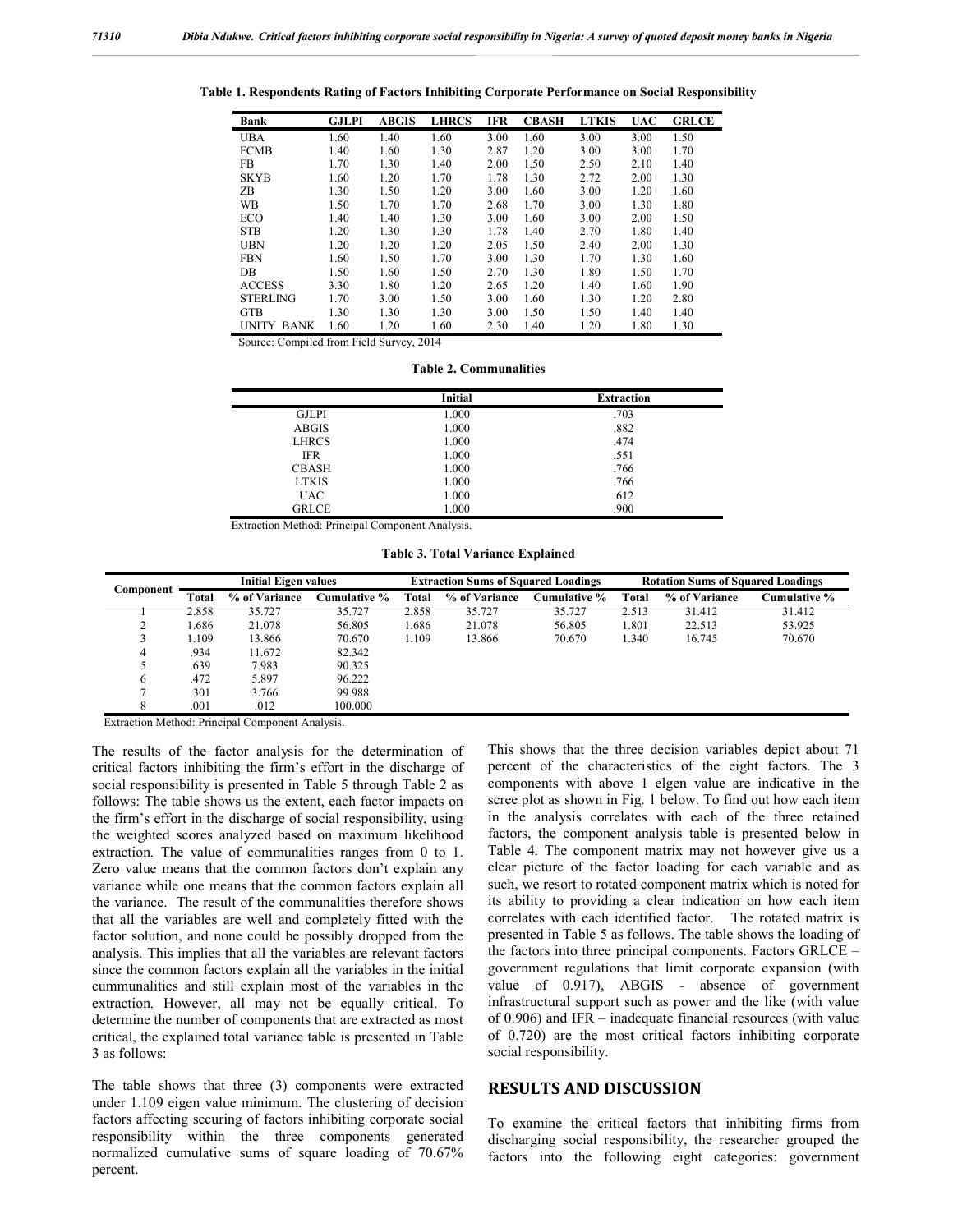jurisdictional limitations on provision of infrastructure (GJLPI), absence of government infrastructural support (ABGIS), lack of human resources or capacity to attend to social responsibility (LHRCS), inadequate financial resources (IFR), community not bothered about social help (CBASH), lack of technical know-how for implementation of corporate social responsibility (LTKIS), uncooperative attitude of the community (UAC) and government regulations that limit corporate expansion (GRLCE). Factor analysis method was used on the data collected to determine the critical factors inhibiting corporate performance on social responsibility. The results of the factor analysis for the determination of critical factors inhibiting the firm's effort in the discharge of social responsibility shows that three (3) components were extracted under 1.109 eigenvalue minimum as most critical from the eight components. The clustering of decision factors affecting securing of factors inhibiting corporate social responsibility within the three components generated normalized cumulative sums of square loading of 70.67% percent. This shows that the three decision variables depict about 71 percent of the characteristics of the eight factors.

|  | <b>Table 4. Component Matrixa</b> |  |
|--|-----------------------------------|--|
|--|-----------------------------------|--|

|                                                  | Component                  |                |         |  |  |
|--------------------------------------------------|----------------------------|----------------|---------|--|--|
|                                                  |                            | $\mathfrak{D}$ | 3       |  |  |
| <b>GRLCE</b>                                     | .919                       | .164           | .167    |  |  |
| <b>ABGIS</b>                                     | .911                       | .181           | .137    |  |  |
| LTKIS                                            | $-.597$                    | .535           | .352    |  |  |
| <b>UAC</b>                                       | $-.560$                    | $-0.34$        | .545    |  |  |
| IFR.                                             | .544                       | -377           | .335    |  |  |
| <b>CBASH</b>                                     | .081                       | .863           | $-120$  |  |  |
| <b>GJLPI</b>                                     | .453                       | $-662$         | .246    |  |  |
| <b>LHRCS</b>                                     | .070                       | .121           | $-.674$ |  |  |
| Extraction Method: Principal Component Analysis. |                            |                |         |  |  |
|                                                  | a. 3 components extracted. |                |         |  |  |

|              | Component |                |        |  |  |
|--------------|-----------|----------------|--------|--|--|
|              | 1         | $\mathfrak{D}$ | 3      |  |  |
| <b>GRLCE</b> | .917      | $-163$         | $-179$ |  |  |
| <b>ABGIS</b> | .906      | $-142$         | $-204$ |  |  |
| <b>IFR</b>   | .720      | .138           | .112   |  |  |
| <b>CBASH</b> | 328       | .798           | $-148$ |  |  |
| <b>GJLPI</b> | .252      | $-0.797$       | .070   |  |  |
| <b>LTKIS</b> | $-217$    | .653           | .540   |  |  |
| UAC          | $-314$    | .085           | .712   |  |  |
| <b>LHRCS</b> | $-128$    | .171           | $-654$ |  |  |

Extraction Method: Principal Component Analysis. Rotation Method: Varimax with Kaiser Normalization. a. Rotation converged in 4 iterations.





From the table of rotated component matrix showing the loading of the factors into three principal components, factors GRLCE – government regulations that limit corporate expansion (with value of 0.917), ABGIS - absence of government infrastructural support such as power and the like (with value of 0.906) and IFR – inadequate financial resources (with value of 0.720) are the most critical factors inhibiting corporate social responsibility. Arguments exist that support the view that firms which has solid financial performance have more resources available to invest in social performance domains, such as employee relations, environmental concerns, or community relations. Financially strong companies can afford to invest in ways that have a more long-term strategic impact, such as providing services for the community and their employees. Those allocations may be strategically linked to a better public image and improved relationships with the community in addition to an improved ability to attract more skilled employees. On the other hand, companies with financial problems usually allocate their resources in projects with a shorter horizon. This theory is known as slack resources theory (Waddock and Graves, 1997). This study identified three critical factors namely government regulations that limit corporate expansion, absence of government infrastructural support such as power and like and inadequate financial resources as inhibiting firms' performance from carrying out social responsibility. The fact that government regulations and absence of government infrastructural support are among critical factors that limit firms' performance in social responsibility support the assertion of Bichta (2003) that government might play a role to encourage and promote the social responsibility of business. It also supports the endorsing role of Ward (2004) which talks of government support for particular kinds of corporate social responsibility practice in the market place. The findings also lend support to Reich (1998) who contends that there is a place and role for government intervention through tax incentives and subsidies under the business case for corporate social responsibility.

### **Conclusion**

The main objective of this study was to determine the critical factors inhibiting corporate performance on social responsibility. This study basing on money deposit banks revealed that there are many factors that inhibit a bank's practice of CSR. Among these critical factors are government regulations that limit corporate expansion and absence of government infrastructural support. The government therefore have a role to play to encourage and promote the social responsibility of business. The researcher recommends that government should intervention through infrastructural development, tax incentives, subsidies and regulations that will encourage corporate expansion.

## **REFERENCES**

- Adesina, D. 2010. "Imperatives of Corporate social responsibility to corporate success" Guardian Newspaper Tuesday, May 11 2010 p31.
- Amaeshi, K., Adi, B., Ogbechie. C. and Amao. O. 2006. Corporate social responsibility in Nigeria:Western mimicry or indigenous influences? 39-2006, *ICCSR Research Paper Series* – ISSN 1479 – 5124. The University of Nottingham.